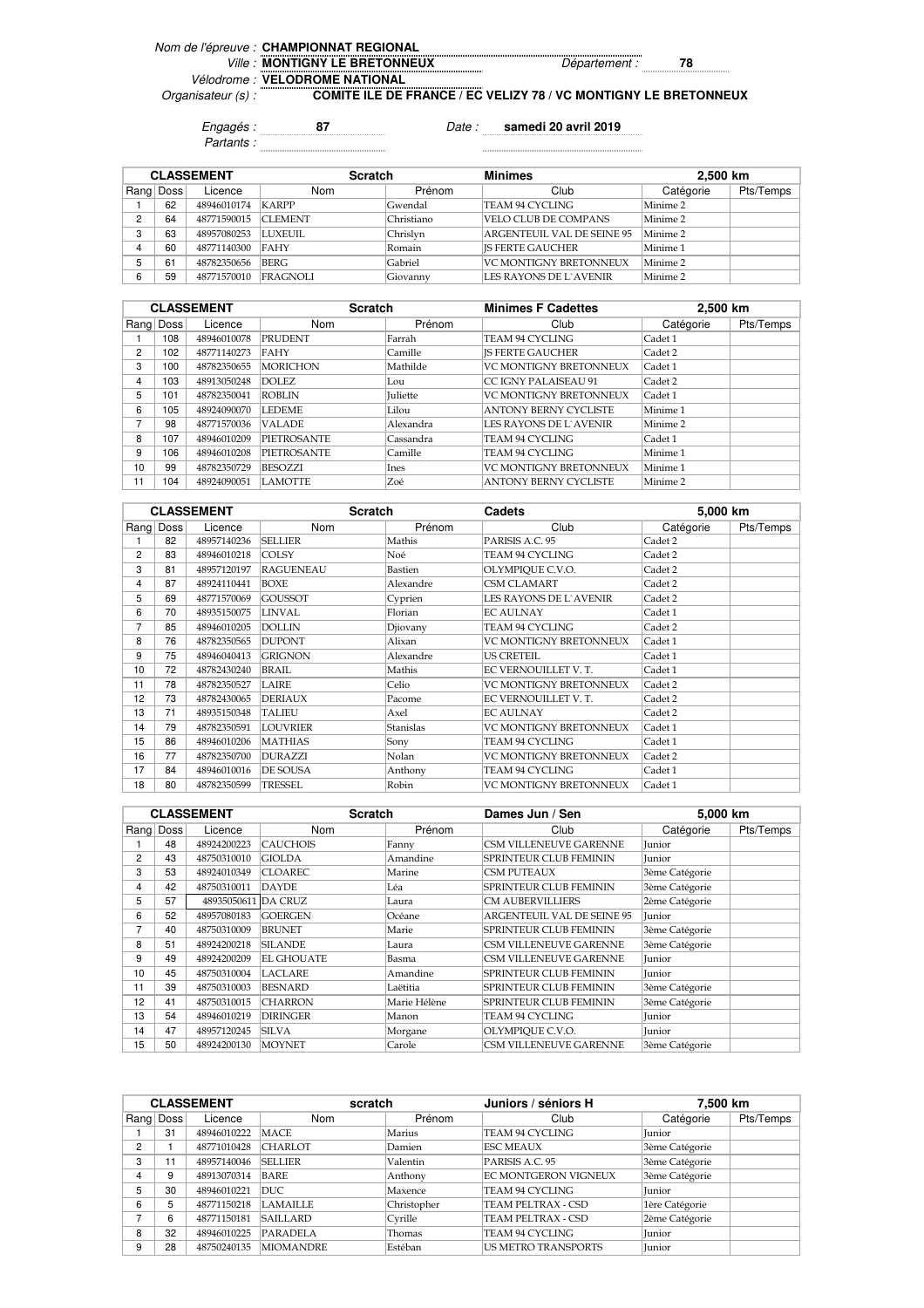| 10 | 26              | 48924110373 | <b>LEGRAND</b>     | Axel             | <b>CSM CLAMART</b>                | <b>Iunior</b>         |
|----|-----------------|-------------|--------------------|------------------|-----------------------------------|-----------------------|
| 11 | 10 <sup>1</sup> | 48913070029 | <b>CONTAL</b>      | Guillaume        | <b>EC MONTGERON VIGNEUX</b>       | 3ème Catégorie        |
| 12 | 14              | 48957140560 | <b>HOFFMAN</b>     | Alexis           | PARISIS A.C. 95                   | 2ème Catégorie        |
| 13 | 23              | 48946040385 | <b>HAENEHL</b>     | Etienne          | <b>US CRETEIL</b>                 | <b>Iunior D1</b>      |
| 14 | 4               | 48771150175 | <b>BOUARD</b>      | Brendan          | TEAM PELTRAX - CSD                | 3ème Catégorie        |
| 15 | 12              | 48782160015 | <b>PEUVRIER</b>    | Olivier          | <b>EC VELIZY 78</b>               | 3ème Catégorie        |
| 16 | 33              | 48946010203 | ZEPHIRIN HENRI LEO | Medhi            | <b>TEAM 94 CYCLING</b>            | <b>Iunior</b>         |
| 17 | 27              | 48957080210 | <b>MORVAN</b>      | Thomas           | <b>ARGENTEUIL VAL DE SEINE 95</b> | <b>Iunior</b>         |
| 18 | 24              | 48946040222 | <b>PELLEGRIN</b>   | Thomas           | US CRETEIL                        | <b>Iunior D2</b>      |
| 19 | 29              | 48946010220 | <b>DO VALE</b>     | Thomas           | <b>TEAM 94 CYCLING</b>            | <b>Iunior</b>         |
| 20 | 3               | 48771050025 | <b>MERET</b>       | Jean Philippe    | MELUN CYCL. ORGANISATION          | Pass'Cyclisme D1      |
| 21 | 7               | 48782120079 | <b>VERDIER</b>     | <b>Jean Yves</b> | TEAM CHATOU CYCLISME              | Pass'Cyclisme Open D2 |
| 22 | 8               | 48924110292 | <b>FREBY</b>       | Thibault         | <b>CSM CLAMART</b>                | 3ème Catégorie        |
| 23 | $\overline{2}$  | 48771050092 | <b>BINET</b>       | Cyril            | MELUN CYCL. ORGANISATION          | Pass'Cyclisme D2      |
| 24 | 25              | 48924110247 | <b>GAGNEUR</b>     | Florent          | <b>CSM CLAMART</b>                | <b>Iunior D1</b>      |

|   |           | <b>CLASSEMENT</b> | Tempo           |            | <b>Minimes</b>             | 2,500     |       |
|---|-----------|-------------------|-----------------|------------|----------------------------|-----------|-------|
|   | Rang Doss | Licence           | Nom             | Prénom     | Club                       | Catégorie | Pts   |
|   | 64        | 48771590015       | <b>CLEMENT</b>  | Christiano | VELO CLUB DE COMPANS       | Minime 2  |       |
| ◠ | 62        | 48946010174       | KARPP           | Gwendal    | TEAM 94 CYCLING            | Minime 2  |       |
| 3 | 60        | 48771140300       | FAHY            | Romain     | <b>IS FERTE GAUCHER</b>    | Minime 1  |       |
|   | 63        | 48957080253       | LUXEUIL.        | Chrislyn   | ARGENTEUIL VAL DE SEINE 95 | Minime 2  |       |
|   | 61        | 48782350656       | <b>BERG</b>     | Gabriel    | VC MONTIGNY BRETONNEUX     | Minime 2  |       |
| 6 | 59        | 48771570010       | <b>FRAGNOLI</b> | Giovanny   | LES RAYONS DE L`AVENIR     | Minime 2  | $-20$ |

| <b>CLASSEMENT</b> |             | Tempo       |                    | <b>Minimes F Cadettes</b> | 2,500                         |           |            |
|-------------------|-------------|-------------|--------------------|---------------------------|-------------------------------|-----------|------------|
| Rang              | <b>Doss</b> | Licence     | <b>Nom</b>         | Prénom                    | Club                          | Catégorie | <b>Pts</b> |
|                   | 108         | 48946010078 | <b>PRUDENT</b>     | Farrah                    | TEAM 94 CYCLING               | Cadet 1   | 4          |
| 2                 | 103         | 48913050248 | DOLEZ.             | Lou                       | CC IGNY PALAISEAU 91          | Cadet 2   |            |
| 3                 | 101         | 48782350041 | ROBLIN             | <b>Iuliette</b>           | <b>VC MONTIGNY BRETONNEUX</b> | Cadet 1   |            |
| 4                 | 98          | 48771570036 | <b>VALADE</b>      | Alexandra                 | LES RAYONS DE L'AVENIR        | Minime 2  |            |
| 5                 | 107         | 48946010209 | <b>PIETROSANTE</b> | Cassandra                 | TEAM 94 CYCLING               | Cadet 1   |            |
| 6                 | 105         | 48924090070 | <b>LEDEME</b>      | Lilou                     | <b>ANTONY BERNY CYCLISTE</b>  | Minime 1  |            |
| 7                 | 106         | 48946010208 | <b>PIETROSANTE</b> | Camille                   | TEAM 94 CYCLING               | Minime 1  |            |
| 8                 | 100         | 48782350655 | <b>MORICHON</b>    | Mathilde                  | <b>VC MONTIGNY BRETONNEUX</b> | Cadet 1   |            |
| 9                 | 99          | 48782350729 | BESOZZI            | Ines                      | <b>VC MONTIGNY BRETONNEUX</b> | Minime 1  |            |
| 10                | 104         | 48924090051 | <b>LAMOTTE</b>     | Zoé                       | <b>ANTONY BERNY CYCLISTE</b>  | Minime 2  |            |
| 11                | 102         | 48771140273 | FAHY               | Camille                   | <b>IS FERTE GAUCHER</b>       | Cadet 2   |            |

|      |      | <b>CLASSEMENT</b> | Tempo            |                  | Cadets                        | 5.000 km  |                |
|------|------|-------------------|------------------|------------------|-------------------------------|-----------|----------------|
| Rang | Doss | Licence           | <b>Nom</b>       | Prénom           | Club                          | Catégorie | Pts            |
|      | 70   | 48935150075       | LINVAL           | Florian          | <b>EC AULNAY</b>              | Cadet 1   | 5              |
| 2    | 75   | 48946040413       | <b>GRIGNON</b>   | Alexandre        | <b>US CRETEIL</b>             | Cadet 1   | 4              |
| 3    | 82   | 48957140236       | <b>SELLIER</b>   | Mathis           | PARISIS A.C. 95               | Cadet 2   | $\overline{2}$ |
| 4    | 78   | 48782350527       | LAIRE            | Celio            | <b>VC MONTIGNY BRETONNEUX</b> | Cadet 2   | $\overline{2}$ |
| 5    | 85   | 48946010205       | <b>DOLLIN</b>    | Djiovany         | <b>TEAM 94 CYCLING</b>        | Cadet 2   |                |
| 6    | 76   | 48782350565       | <b>DUPONT</b>    | Alixan           | <b>VC MONTIGNY BRETONNEUX</b> | Cadet 1   |                |
| 7    | 81   | 48957120197       | <b>RAGUENEAU</b> | Bastien          | OLYMPIQUE C.V.O.              | Cadet 2   |                |
| 8    | 69   | 48771570069       | <b>GOUSSOT</b>   | Cyprien          | LES RAYONS DE L'AVENIR        | Cadet 2   |                |
| 9    | 72   | 48782430240       | <b>BRAIL</b>     | Mathis           | EC VERNOUILLET V. T.          | Cadet 1   |                |
| 10   | 83   | 48946010218       | <b>COLSY</b>     | Noé              | TEAM 94 CYCLING               | Cadet 2   |                |
| 11   | 77   | 48782350700       | <b>DURAZZI</b>   | Nolan            | <b>VC MONTIGNY BRETONNEUX</b> | Cadet 2   |                |
| 12   | 71   | 48935150348       | <b>TALIEU</b>    | Axel             | <b>EC AULNAY</b>              | Cadet 2   |                |
| 13   | 79   | 48782350591       | LOUVRIER         | <b>Stanislas</b> | <b>VC MONTIGNY BRETONNEUX</b> | Cadet 1   |                |
| 14   | 87   | 48924110441       | <b>BOXE</b>      | Alexandre        | <b>CSM CLAMART</b>            | Cadet 2   |                |
| 15   | 73   | 48782430065       | <b>DERIAUX</b>   | Pacome           | EC VERNOUILLET V. T.          | Cadet 2   | $-20$          |
| 16   | 86   | 48946010206       | <b>MATHIAS</b>   | Sony             | <b>TEAM 94 CYCLING</b>        | Cadet 1   | $-40$          |
| 17   | 84   | 48946010016       | DE SOUSA         | Anthony          | <b>TEAM 94 CYCLING</b>        | Cadet 1   | $-60$          |
| 18   | 80   | 48782350599       | TRESSEL          | Robin            | <b>VC MONTIGNY BRETONNEUX</b> | Cadet 1   | -60            |

|    |           | <b>CLASSEMENT</b> | Tempo             |              | Dames Jun / Sen               | 5.000          |                |
|----|-----------|-------------------|-------------------|--------------|-------------------------------|----------------|----------------|
|    | Rang Doss | Licence           | Nom               | Prénom       | Club                          | Catégorie      | <b>Pts</b>     |
|    | 42        | 48750310011       | <b>DAYDE</b>      | Léa          | <b>SPRINTEUR CLUB FEMININ</b> | 3ème Catégorie | 8              |
| 2  | 53        | 48924010349       | <b>CLOAREC</b>    | Marine       | <b>CSM PUTEAUX</b>            | 3ème Catégorie | 3              |
| 3  | 39        | 48750310003       | <b>BESNARD</b>    | Laëtitia     | <b>SPRINTEUR CLUB FEMININ</b> | 3ème Catégorie | 3              |
| 4  | 57        | 48935050611       | <b>DA CRUZ</b>    | Laura        | <b>CM AUBERVILLIERS</b>       | 2ème Catégorie | $\overline{2}$ |
| 5  | 48        | 48924200223       | <b>CAUCHOIS</b>   | Fanny        | <b>CSM VILLENEUVE GARENNE</b> | Junior         |                |
| 6  | 52        | 48957080183       | <b>GOERGEN</b>    | Océane       | ARGENTEUIL VAL DE SEINE 95    | Junior         |                |
| 7  | 43        | 48750310010       | <b>GIOLDA</b>     | Amandine     | <b>SPRINTEUR CLUB FEMININ</b> | Junior         |                |
| 8  | 51        | 48924200218       | <b>SILANDE</b>    | Laura        | <b>CSM VILLENEUVE GARENNE</b> | 3ème Catégorie | $-20$          |
| 9  | 45        | 48750310004       | <b>LACLARE</b>    | Amandine     | <b>SPRINTEUR CLUB FEMININ</b> | Junior         | $-20$          |
| 10 | 49        | 48924200209       | <b>EL GHOUATE</b> | Basma        | <b>CSM VILLENEUVE GARENNE</b> | <b>Iunior</b>  | $-20$          |
| 11 | 40        | 48750310009       | <b>BRUNET</b>     | Marie        | <b>SPRINTEUR CLUB FEMININ</b> | 3ème Catégorie | $-20$          |
| 12 | 41        | 48750310015       | <b>CHARRON</b>    | Marie Hélène | <b>SPRINTEUR CLUB FEMININ</b> | 3ème Catégorie | $-20$          |
| 13 | 47        | 48957120245       | <b>SILVA</b>      | Morgane      | OLYMPIOUE C.V.O.              | Junior         | $-40$          |
| 14 | 50        | 48924200130       | <b>MOYNET</b>     | Carole       | <b>CSM VILLENEUVE GARENNE</b> | 3ème Catégorie | $-40$          |
| 15 | 54        | 48946010219       | <b>DIRINGER</b>   | Manon        | TEAM 94 CYCLING               | Junior         | $-60$          |

| <b>CLASSEMENT</b> |           | <b>Tempo</b> |                | / séniors H<br>Juniors / | 500.'          |                |     |
|-------------------|-----------|--------------|----------------|--------------------------|----------------|----------------|-----|
|                   | Rang Doss | ∟icence      | Nom            | Prénom                   | Club           | Catégorie      | Pts |
|                   |           | 48957140046  | <b>SELLIER</b> | Valentin                 | QF<br>ARISIS - | 3ème Catégorie |     |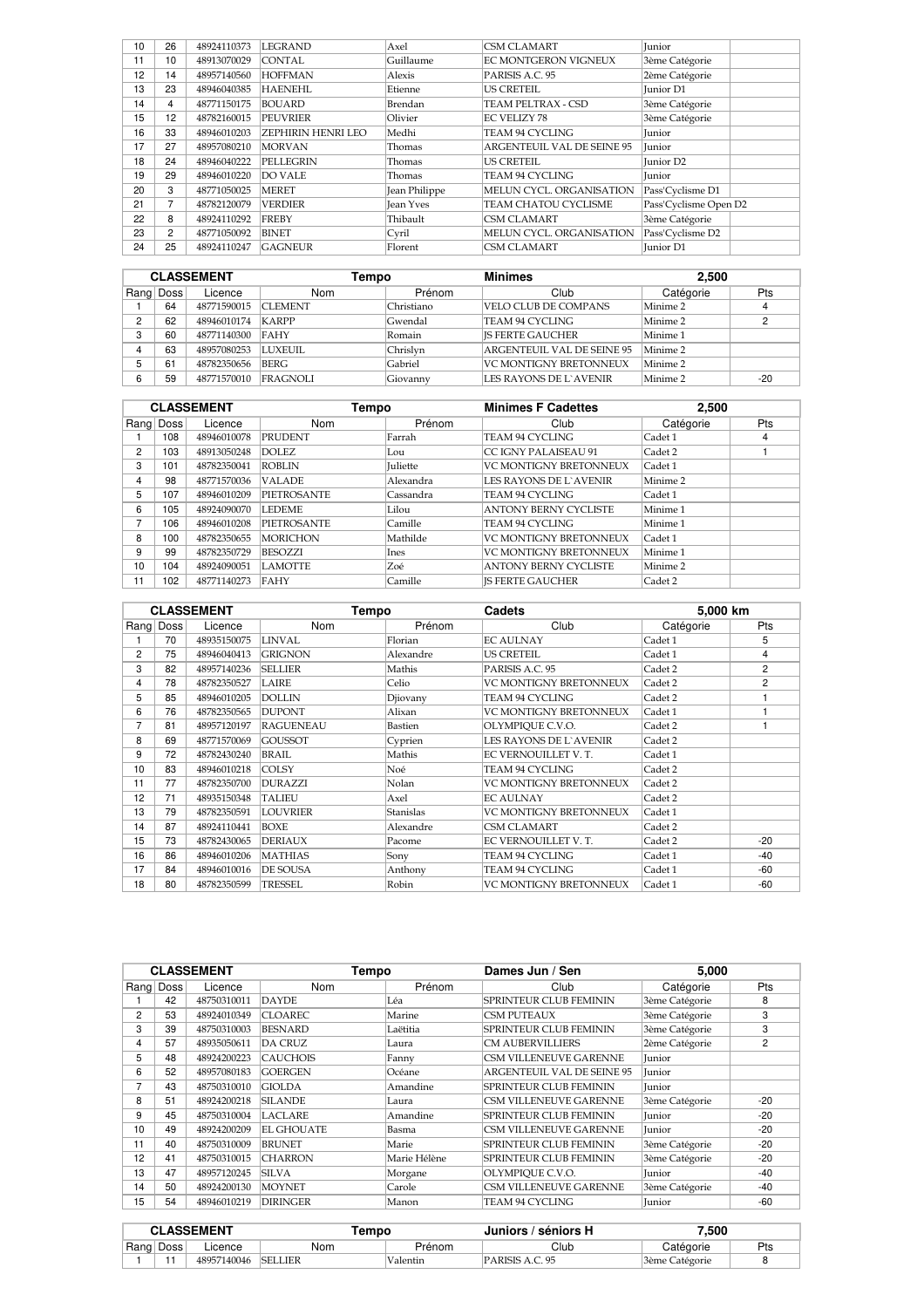| 2  | 6  | 48771150181 | <b>SAILLARD</b>    | Cyrille          | <b>TEAM PELTRAX - CSD</b>  | 2ème Catégorie        | 6              |
|----|----|-------------|--------------------|------------------|----------------------------|-----------------------|----------------|
| 3  | 5  | 48771150218 | <b>LAMAILLE</b>    | Christopher      | <b>TEAM PELTRAX - CSD</b>  | 1ère Catégorie        | 3              |
| 4  | 9  | 48913070314 | <b>BARE</b>        | Anthony          | EC MONTGERON VIGNEUX       | 3ème Catégorie        | $\overline{c}$ |
| 5  | 10 | 48913070029 | <b>CONTAL</b>      | Guillaume        | EC MONTGERON VIGNEUX       | 3ème Catégorie        | $\overline{c}$ |
| 6  | 28 | 48750240135 | <b>MIOMANDRE</b>   | Estéban          | <b>US METRO TRANSPORTS</b> | Junior                | $\overline{c}$ |
| 7  | 30 | 48946010221 | <b>DUC</b>         | Maxence          | <b>TEAM 94 CYCLING</b>     | Junior                | $\overline{c}$ |
| 8  | 14 | 48957140560 | <b>HOFFMAN</b>     | Alexis           | PARISIS A.C. 95            | 2ème Catégorie        |                |
| 9  |    | 48771010428 | <b>CHARLOT</b>     | Damien           | <b>ESC MEAUX</b>           | 3ème Catégorie        |                |
| 10 | 12 | 48782160015 | <b>PEUVRIER</b>    | Olivier          | <b>EC VELIZY 78</b>        | 3ème Catégorie        |                |
| 11 | 27 | 48957080210 | <b>MORVAN</b>      | Thomas           | ARGENTEUIL VAL DE SEINE 95 | Junior                |                |
| 12 | 23 | 48946040385 | <b>HAENEHL</b>     | Etienne          | <b>US CRETEIL</b>          | Junior D1             |                |
| 13 | 24 | 48946040222 | PELLEGRIN          | Thomas           | <b>US CRETEIL</b>          | Junior D <sub>2</sub> |                |
| 14 | 31 | 48946010222 | <b>MACE</b>        | Marius           | TEAM 94 CYCLING            | Junior                |                |
| 15 | 26 | 48924110373 | <b>LEGRAND</b>     | Axel             | <b>CSM CLAMART</b>         | Junior                |                |
| 16 | 32 | 48946010225 | <b>PARADELA</b>    | Thomas           | TEAM 94 CYCLING            | Junior                |                |
| 17 | 7  | 48782120079 | <b>VERDIER</b>     | <b>Jean Yves</b> | TEAM CHATOU CYCLISME       | Pass'Cyclisme Open D2 |                |
| 18 | 4  | 48771150175 | <b>BOUARD</b>      | Brendan          | TEAM PELTRAX - CSD         | 3ème Catégorie        | $-20$          |
| 19 | 3  | 48771050025 | <b>MERET</b>       | Jean Philippe    | MELUN CYCL. ORGANISATION   | Pass'Cyclisme D1      | $-20$          |
| 20 | 33 | 48946010203 | ZEPHIRIN HENRI LEO | Medhi            | <b>TEAM 94 CYCLING</b>     | Junior                | $-20$          |
| 21 | 29 | 48946010220 | <b>DO VALE</b>     | Thomas           | TEAM 94 CYCLING            | Junior                | $-20$          |
| 22 | 25 | 48924110247 | <b>GAGNEUR</b>     | Florent          | <b>CSM CLAMART</b>         | Junior D1             | $-20$          |
| 23 | 8  | 48924110292 | <b>FREBY</b>       | Thibault         | <b>CSM CLAMART</b>         | 3ème Catégorie        | $-20$          |
| 24 | 2  | 48771050092 | <b>BINET</b>       | Cyril            | MELUN CYCL. ORGANISATION   | Pass'Cyclisme D2      | $-20$          |

| <b>CLASSEMENT</b> |           |             | <b>Elimination</b> |            | <b>Minimes</b>             |           |           |
|-------------------|-----------|-------------|--------------------|------------|----------------------------|-----------|-----------|
|                   | Rang Doss | Licence     | <b>Nom</b>         | Prénom     | Club                       | Catégorie | Pts/Temps |
|                   | 62        | 48946010174 | <b>KARPP</b>       | Gwendal    | TEAM 94 CYCLING            | Minime 2  |           |
| 2                 | 64        | 48771590015 | <b>CLEMENT</b>     | Christiano | VELO CLUB DE COMPANS       | Minime 2  |           |
| 3                 | 60        | 48771140300 | <b>FAHY</b>        | Romain     | <b>IS FERTE GAUCHER</b>    | Minime 1  |           |
| 4                 | 61        | 48782350656 | BERG               | Gabriel    | VC MONTIGNY BRETONNEUX     | Minime 2  |           |
|                   | 63        | 48957080253 | <b>LUXEUIL</b>     | Chrislyn   | ARGENTEUIL VAL DE SEINE 95 | Minime 2  |           |
| 6                 | 59        | 48771570010 | <b>FRAGNOLI</b>    | Giovanny   | LES RAYONS DE L`AVENIR     | Minime 2  |           |

|      |             | <b>CLASSEMENT</b> | <b>Elimination</b> |                 | <b>Minimes F Cadettes</b>     |                     | km  |
|------|-------------|-------------------|--------------------|-----------------|-------------------------------|---------------------|-----|
| Rang | <b>Doss</b> | Licence           | Nom                | Prénom          | Club                          | Catégorie           | Pts |
|      | 108         | 48946010078       | <b>PRUDENT</b>     | Farrah          | TEAM 94 CYCLING               | Cadet 1             |     |
| 2    | 101         | 48782350041       | <b>ROBLIN</b>      | <b>Iuliette</b> | <b>VC MONTIGNY BRETONNEUX</b> | Cadet 1             |     |
| 3    | 98          | 48771570036       | <b>VALADE</b>      | Alexandra       | LES RAYONS DE L`AVENIR        | Minime 2            |     |
| 4    | 103         | 48913050248       | DOLEZ.             | Lou             | ICC IGNY PALAISEAU 91         | Cadet 2             |     |
| 5    | 105         | 48924090070       | <b>LEDEME</b>      | Lilou           | <b>ANTONY BERNY CYCLISTE</b>  | Minime 1            |     |
| 6    | 100         | 48782350655       | <b>MORICHON</b>    | Mathilde        | <b>VC MONTIGNY BRETONNEUX</b> | Cadet 1             |     |
| 7    | 99          | 48782350729       | BESOZZI            | Ines            | VC MONTIGNY BRETONNEUX        | Minime <sub>1</sub> |     |
| 8    | 106         | 48946010208       | <b>PIETROSANTE</b> | Camille         | TEAM 94 CYCLING               | Minime <sub>1</sub> |     |
| 9    | 104         | 48924090051       | <b>LAMOTTE</b>     | Zoé             | <b>ANTONY BERNY CYCLISTE</b>  | Minime 2            |     |
| 10   | 107         | 48946010209       | <b>PIETROSANTE</b> | Cassandra       | TEAM 94 CYCLING               | Cadet 1             |     |
| 11   | 102         | 48771140273       | FAHY               | Camille         | <b>IS FERTE GAUCHER</b>       | Cadet 2             | AB  |

|                |           | <b>CLASSEMENT</b> | <b>Elimination</b> |                  | Cadets                        |           | km        |
|----------------|-----------|-------------------|--------------------|------------------|-------------------------------|-----------|-----------|
|                | Rang Doss | Licence           | Nom                | Prénom           | Club                          | Catégorie | Pts/Temps |
|                | 85        | 48946010205       | <b>DOLLIN</b>      | Djiovany         | <b>TEAM 94 CYCLING</b>        | Cadet 2   |           |
| $\overline{2}$ | 82        | 48957140236       | <b>SELLIER</b>     | Mathis           | PARISIS A.C. 95               | Cadet 2   |           |
| 3              | 75        | 48946040413       | <b>GRIGNON</b>     | Alexandre        | US CRETEIL                    | Cadet 1   |           |
| 4              | 78        | 48782350527       | <b>LAIRE</b>       | Celio            | <b>VC MONTIGNY BRETONNEUX</b> | Cadet 2   |           |
| 5              | 87        | 48924110441       | <b>BOXE</b>        | Alexandre        | CSM CLAMART                   | Cadet 2   |           |
| 6              | 81        | 48957120197       | <b>RAGUENEAU</b>   | Bastien          | OLYMPIQUE C.V.O.              | Cadet 2   |           |
| 7              | 77        | 48782350700       | <b>DURAZZI</b>     | Nolan            | <b>VC MONTIGNY BRETONNEUX</b> | Cadet 2   |           |
| 8              | 72        | 48782430240       | <b>BRAIL</b>       | Mathis           | EC VERNOUILLET V.T.           | Cadet 1   |           |
| 9              | 69        | 48771570069       | <b>GOUSSOT</b>     | Cyprien          | <b>LES RAYONS DE L'AVENIR</b> | Cadet 2   |           |
| 10             | 70        | 48935150075       | <b>LINVAL</b>      | Florian          | <b>EC AULNAY</b>              | Cadet 1   |           |
| 11             | 83        | 48946010218       | <b>COLSY</b>       | Noé              | TEAM 94 CYCLING               | Cadet 2   |           |
| 12             | 76        | 48782350565       | <b>DUPONT</b>      | Alixan           | VC MONTIGNY BRETONNEUX        | Cadet 1   |           |
| 13             | 86        | 48946010206       | <b>MATHIAS</b>     | Sony             | TEAM 94 CYCLING               | Cadet 1   |           |
| 14             | 71        | 48935150348       | <b>TALIEU</b>      | Axel             | <b>EC AULNAY</b>              | Cadet 2   |           |
| 15             | 73        | 48782430065       | <b>DERIAUX</b>     | Pacome           | EC VERNOUILLET V. T.          | Cadet 2   |           |
| 16             | 84        | 48946010016       | <b>DE SOUSA</b>    | Anthony          | TEAM 94 CYCLING               | Cadet 1   |           |
| 17             | 79        | 48782350591       | <b>LOUVRIER</b>    | <b>Stanislas</b> | VC MONTIGNY BRETONNEUX        | Cadet 1   |           |
| 18             | 80        | 48782350599       | <b>TRESSEL</b>     | Robin            | VC MONTIGNY BRETONNEUX        | Cadet 1   |           |

|    |           | <b>CLASSEMENT</b> | <b>Elimination</b> |              | Dames Jun / Sen               |                |           |
|----|-----------|-------------------|--------------------|--------------|-------------------------------|----------------|-----------|
|    | Rang Doss | Licence           | Nom                | Prénom       | Club                          | Catégorie      | Pts/Temps |
|    | 53        | 48924010349       | <b>CLOAREC</b>     | Marine       | <b>CSM PUTEAUX</b>            | 3ème Catégorie |           |
| 2  | 57        | 48935050611       | <b>DA CRUZ</b>     | Laura        | <b>CM AUBERVILLIERS</b>       | 2ème Catégorie |           |
| 3  | 42        | 48750310011       | <b>DAYDE</b>       | Léa          | <b>SPRINTEUR CLUB FEMININ</b> | 3ème Catégorie |           |
| 4  | 40        | 48750310009       | <b>BRUNET</b>      | Marie        | <b>SPRINTEUR CLUB FEMININ</b> | 3ème Catégorie |           |
| 5  | 48        | 48924200223       | <b>CAUCHOIS</b>    | Fanny        | <b>CSM VILLENEUVE GARENNE</b> | <b>Iunior</b>  |           |
| 6  | 49        | 48924200209       | <b>EL GHOUATE</b>  | Basma        | <b>CSM VILLENEUVE GARENNE</b> | <b>Iunior</b>  |           |
| 7  | 51        | 48924200218       | <b>SILANDE</b>     | Laura        | <b>CSM VILLENEUVE GARENNE</b> | 3ème Catégorie |           |
| 8  | 52        | 48957080183       | <b>GOERGEN</b>     | Océane       | ARGENTEUIL VAL DE SEINE 95    | Junior         |           |
| 9  | 45        | 48750310004       | <b>LACLARE</b>     | Amandine     | <b>SPRINTEUR CLUB FEMININ</b> | Junior         |           |
| 10 | 47        | 48957120245       | <b>SILVA</b>       | Morgane      | OLYMPIQUE C.V.O.              | Junior         |           |
| 11 | 43        | 48750310010       | <b>GIOLDA</b>      | Amandine     | <b>SPRINTEUR CLUB FEMININ</b> | Junior         |           |
| 12 | 41        | 48750310015       | <b>CHARRON</b>     | Marie Hélène | <b>SPRINTEUR CLUB FEMININ</b> | 3ème Catégorie |           |
| 13 | 39        | 48750310003       | <b>BESNARD</b>     | Laëtitia     | <b>SPRINTEUR CLUB FEMININ</b> | 3ème Catégorie |           |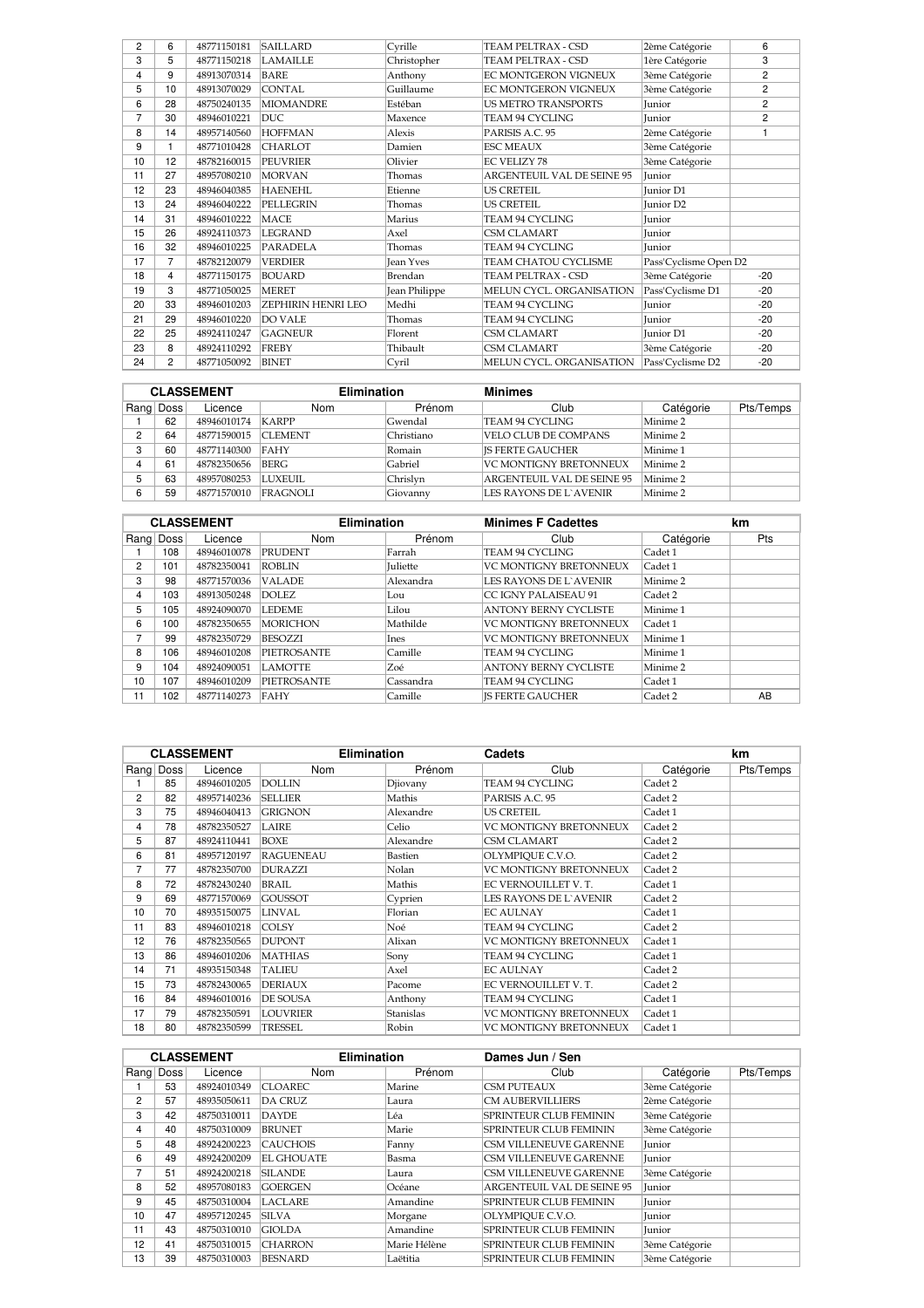|     | 54 |     |    | .    | INK<br>чл                      | lunioi           |  |
|-----|----|-----|----|------|--------------------------------|------------------|--|
| . . | 50 | 721 | MO | .ole | . A R'<br>.<br>'NNE<br>.<br>5M | atégorie<br>3ème |  |

|                |                | <b>CLASSEMENT</b> | <b>Elimination</b> |                      | Juniors / séniors H               |                       | km        |
|----------------|----------------|-------------------|--------------------|----------------------|-----------------------------------|-----------------------|-----------|
|                | Rang Doss      | Licence           | Nom                | Prénom               | Club                              | Catégorie             | Pts/Temps |
|                | 11             | 48957140046       | <b>SELLIER</b>     | Valentin             | PARISIS A.C. 95                   | 3ème Catégorie        |           |
| $\overline{2}$ | 10             | 48913070029       | CONTAL             | Guillaume            | <b>EC MONTGERON VIGNEUX</b>       | 3ème Catégorie        |           |
| 3              | 9              | 48913070314       | <b>BARE</b>        | Anthony              | EC MONTGERON VIGNEUX              | 3ème Catégorie        |           |
| 4              | $\mathbf{1}$   | 48771010428       | <b>CHARLOT</b>     | Damien               | <b>ESC MEAUX</b>                  | 3ème Catégorie        |           |
| 5              | 5              | 48771150218       | <b>LAMAILLE</b>    | Christopher          | TEAM PELTRAX - CSD                | 1ère Catégorie        |           |
| 6              | 14             | 48957140560       | <b>HOFFMAN</b>     | Alexis               | PARISIS A.C. 95                   | 2ème Catégorie        |           |
| 7              | 6              | 48771150181       | <b>SAILLARD</b>    | Cyrille              | <b>TEAM PELTRAX - CSD</b>         | 2ème Catégorie        |           |
| 8              | 33             | 48946010203       | ZEPHIRIN HENRI LEO | Medhi                | <b>TEAM 94 CYCLING</b>            | Junior                |           |
| 9              | 30             | 48946010221       | DUC.               | Maxence              | <b>TEAM 94 CYCLING</b>            | Junior                |           |
| 10             | 12             | 48782160015       | <b>PEUVRIER</b>    | Olivier              | <b>EC VELIZY 78</b>               | 3ème Catégorie        |           |
| 11             | 28             | 48750240135       | <b>MIOMANDRE</b>   | Estéban              | <b>US METRO TRANSPORTS</b>        | <b>Iunior</b>         |           |
| 12             | 27             | 48957080210       | <b>MORVAN</b>      | Thomas               | <b>ARGENTEUIL VAL DE SEINE 95</b> | Junior                |           |
| 13             | 3              | 48771050025       | <b>MERET</b>       | <b>Jean Philippe</b> | MELUN CYCL. ORGANISATION          | Pass'Cyclisme D1      |           |
| 14             | 24             | 48946040222       | <b>PELLEGRIN</b>   | Thomas               | US CRETEIL                        | <b>Iunior D2</b>      |           |
| 15             | 31             | 48946010222       | <b>MACE</b>        | Marius               | <b>TEAM 94 CYCLING</b>            | <b>Iunior</b>         |           |
| 16             | 29             | 48946010220       | DO VALE            | Thomas               | <b>TEAM 94 CYCLING</b>            | Junior                |           |
| 17             | 32             | 48946010225       | PARADELA           | Thomas               | <b>TEAM 94 CYCLING</b>            | Junior                |           |
| 18             | $\overline{2}$ | 48771050092       | <b>BINET</b>       | Cyril                | MELUN CYCL. ORGANISATION          | Pass'Cyclisme D2      |           |
| 19             | 26             | 48924110373       | <b>LEGRAND</b>     | Axel                 | <b>CSM CLAMART</b>                | <b>Iunior</b>         |           |
| 20             | 23             | 48946040385       | <b>HAENEHL</b>     | Etienne              | <b>US CRETEIL</b>                 | <b>Junior D1</b>      |           |
| 21             | 4              | 48771150175       | <b>BOUARD</b>      | Brendan              | TEAM PELTRAX - CSD                | 3ème Catégorie        |           |
| 22             | 7              | 48782120079       | <b>VERDIER</b>     | <b>Jean Yves</b>     | <b>TEAM CHATOU CYCLISME</b>       | Pass'Cyclisme Open D2 |           |
| 23             | 8              | 48924110292       | <b>FREBY</b>       | Thibault             | <b>CSM CLAMART</b>                | 3ème Catégorie        |           |
| 24             | 25             | 48924110247       | <b>GAGNEUR</b>     | Florent              | <b>CSM CLAMART</b>                | <b>Junior D1</b>      |           |

|   |           | <b>CLASSEMENT</b> | <b>Qualifications vitesse</b> |            | Juniors / séniors H                      | 0,200 km         |        |
|---|-----------|-------------------|-------------------------------|------------|------------------------------------------|------------------|--------|
|   | Rang Doss | Licence           | <b>Nom</b>                    | Prénom     | Club                                     | Catégorie        | Temps  |
|   | 121       | 48946040221       | VIGIER                        | Sébastien  | US CRETEIL                               | 1ère Catégorie   | 9"856  |
| 2 | 124       | 48946010066       | <b>LANDERNEAU</b>             | Melvin     | TEAM 94 CYCLING                          | 1ère Catégorie   | 9"971  |
| 3 | 122       | 48782260169       | <b>CALEYRON</b>               | Ouentin    | VC ELANCOURT ST QUENTIN EN1ère Catégorie |                  | 10"013 |
| 4 | 115       | 48946040415       | <b>BERNERON</b>               | Paul       | <b>US CRETEIL</b>                        | 3ème Catégorie   | 10"474 |
| 5 | 123       | 48946010196       | <b>DERACHE</b>                | Tom        | TEAM 94 CYCLING                          | 1ère Catégorie   | 10"514 |
| 6 | 118       | 48946040400       | <b>HENRIETTE</b>              | Didier     | <b>US CRETEIL</b>                        | 3ème Catégorie   | 10"541 |
| 7 | 113       | 48782160044       | <b>DUJARRIER</b>              | Yann       | <b>EC VELIZY 78</b>                      | 3ème Catégorie   | 11"203 |
| 8 | 119       | 48946040154       | <b>MARCELLUS</b>              | Ted        | <b>US CRETEIL</b>                        | Pass'Cyclisme D1 | 11"321 |
| 9 | 120       | 48946040424       | <b>SYLVANISE</b>              | Christophe | <b>US CRETEIL</b>                        | Junior           | 11"423 |
|   |           | <b>CLASSEMENT</b> | Course aux points             |            | <b>Minimes</b>                           | 8.000 km         |        |
|   | Rang Doss | Licence           | <b>Nom</b>                    | Prénom     | Club                                     | Catégorie        | Pts    |
|   | 62        | 48946010174       | <b>KARPP</b>                  | Gwendal    | TEAM 94 CYCLING                          | Minime 2         | 15     |
| 2 | 64        | 48771590015       | <b>CLEMENT</b>                | Christiano | <b>VELO CLUB DE COMPANS</b>              | Minime 2         | 15     |
| 3 | 61        | 48782350656       | <b>BERG</b>                   | Gabriel    | <b>VC MONTIGNY BRETONNEUX</b>            | Minime 2         | 13     |
| 4 | 59        | 48771570010       | <b>FRAGNOLI</b>               | Giovanny   | LES RAYONS DE L'AVENIR                   | Minime 2         | 6      |
| 5 | 60        | 48771140300       | FAHY                          | Romain     | <b>IS FERTE GAUCHER</b>                  | Minime 1         | 6      |
| 6 | 63        | 48957080253       | <b>LUXEUIL</b>                | Chrislyn   | ARGENTEUIL VAL DE SEINE 95               | Minime 2         |        |

| <b>CLASSEMENT</b> |           |             | Course aux points  |                 | <b>Minimes F Cadettes</b>     | 10,000 km           |       |
|-------------------|-----------|-------------|--------------------|-----------------|-------------------------------|---------------------|-------|
|                   | Rang Doss | Licence     | Nom                | Prénom          | Club                          | Catégorie           | Pts   |
|                   | 108       | 48946010078 | <b>PRUDENT</b>     | Farrah          | TEAM 94 CYCLING               | Cadet 1             | 20    |
| $\overline{2}$    | 101       | 48782350041 | ROBLIN             | <b>Iuliette</b> | VC MONTIGNY BRETONNEUX        | Cadet 1             | 13    |
| 3                 | 98        | 48771570036 | <b>VALADE</b>      | Alexandra       | LES RAYONS DE L`AVENIR        | Minime 2            | 11    |
| 4                 | 107       | 48946010209 | <b>PIETROSANTE</b> | Cassandra       | TEAM 94 CYCLING               | Cadet 1             |       |
| 5                 | 100       | 48782350655 | <b>MORICHON</b>    | Mathilde        | VC MONTIGNY BRETONNEUX        | $C$ adet 1          |       |
| 6                 | 103       | 48913050248 | DOLEZ.             | Lou             | ICC IGNY PALAISEAU 91         | $C$ adet 2          | 6     |
|                   | 105       | 48924090070 | <b>LEDEME</b>      | Lilou           | <b>ANTONY BERNY CYCLISTE</b>  | Minime 1            | 2     |
| 8                 | 99        | 48782350729 | BESOZZI            | Ines            | <b>VC MONTIGNY BRETONNEUX</b> | Minime <sub>1</sub> | $-20$ |
| 9                 | 100       | 48782350655 | <b>MORICHON</b>    | Mathilde        | VC MONTIGNY BRETONNEUX        | $C$ adet 1          | $-20$ |
| 10                | 106       | 48946010208 | <b>PIETROSANTE</b> | Camille         | TEAM 94 CYCLING               | Minime <sub>1</sub> | Chute |

|                |      | <b>CLASSEMENT</b> |                  | Course aux points |                               | Cadets    |                |
|----------------|------|-------------------|------------------|-------------------|-------------------------------|-----------|----------------|
| Rang           | Doss | Licence           | Nom              | Prénom            | Club                          | Catégorie | Pts            |
|                | 83   | 48946010218       | <b>COLSY</b>     | Noé               | TEAM 94 CYCLING               | Cadet 2   | 25             |
| $\overline{2}$ | 82   | 48957140236       | <b>SELLIER</b>   | Mathis            | PARISIS A.C. 95               | Cadet 2   | 14             |
| 3              | 81   | 48957120197       | <b>RAGUENEAU</b> | Bastien           | OLYMPIOUE C.V.O.              | Cadet 2   | 13             |
| 4              | 78   | 48782350527       | <b>LAIRE</b>     | Celio             | <b>VC MONTIGNY BRETONNEUX</b> | Cadet 2   | 12             |
| 5              | 87   | 48924110441       | <b>BOXE</b>      | Alexandre         | CSM CLAMART                   | Cadet 2   | 9              |
| 6              | 70   | 48935150075       | LINVAL           | Florian           | <b>EC AULNAY</b>              | Cadet 1   | 6              |
| 7              | 72   | 48782430240       | <b>BRAIL</b>     | Mathis            | EC VERNOUILLET V.T.           | Cadet 1   | 6              |
| 8              | 85   | 48946010205       | <b>DOLLIN</b>    | Djiovany          | <b>TEAM 94 CYCLING</b>        | Cadet 2   | 4              |
| 9              | 76   | 48782350565       | <b>DUPONT</b>    | Alixan            | <b>VC MONTIGNY BRETONNEUX</b> | Cadet 1   | 4              |
| 10             | 79   | 48782350591       | <b>LOUVRIER</b>  | Stanislas         | VC MONTIGNY BRETONNEUX        | Cadet 1   | 3              |
| 11             | 75   | 48946040413       | GRIGNON          | Alexandre         | US CRETEIL                    | Cadet 1   | $\overline{2}$ |
| 12             | 77   | 48782350700       | <b>DURAZZI</b>   | Nolan             | <b>VC MONTIGNY BRETONNEUX</b> | Cadet 2   |                |
| 13             | 69   | 48771570069       | <b>GOUSSOT</b>   | Cyprien           | LES RAYONS DE L'AVENIR        | Cadet 2   |                |
| 14             | 71   | 48935150348       | <b>TALIEU</b>    | Axel              | <b>EC AULNAY</b>              | Cadet 2   |                |
| 15             | 84   | 48946010016       | <b>DE SOUSA</b>  | Anthony           | TEAM 94 CYCLING               | Cadet 1   | $-40$          |
| 16             | 86   | 48946010206       | <b>MATHIAS</b>   | Sony              | TEAM 94 CYCLING               | Cadet 1   | $-40$          |
| 17             | 80   | 48782350599       | <b>TRESSEL</b>   | Robin             | VC MONTIGNY BRETONNEUX        | Cadet 1   | $-60$          |
| 18             | 73   | 48782430065       | <b>DERIAUX</b>   | Pacome            | EC VERNOUILLET V.T.           | Cadet 2   | <b>ABD</b>     |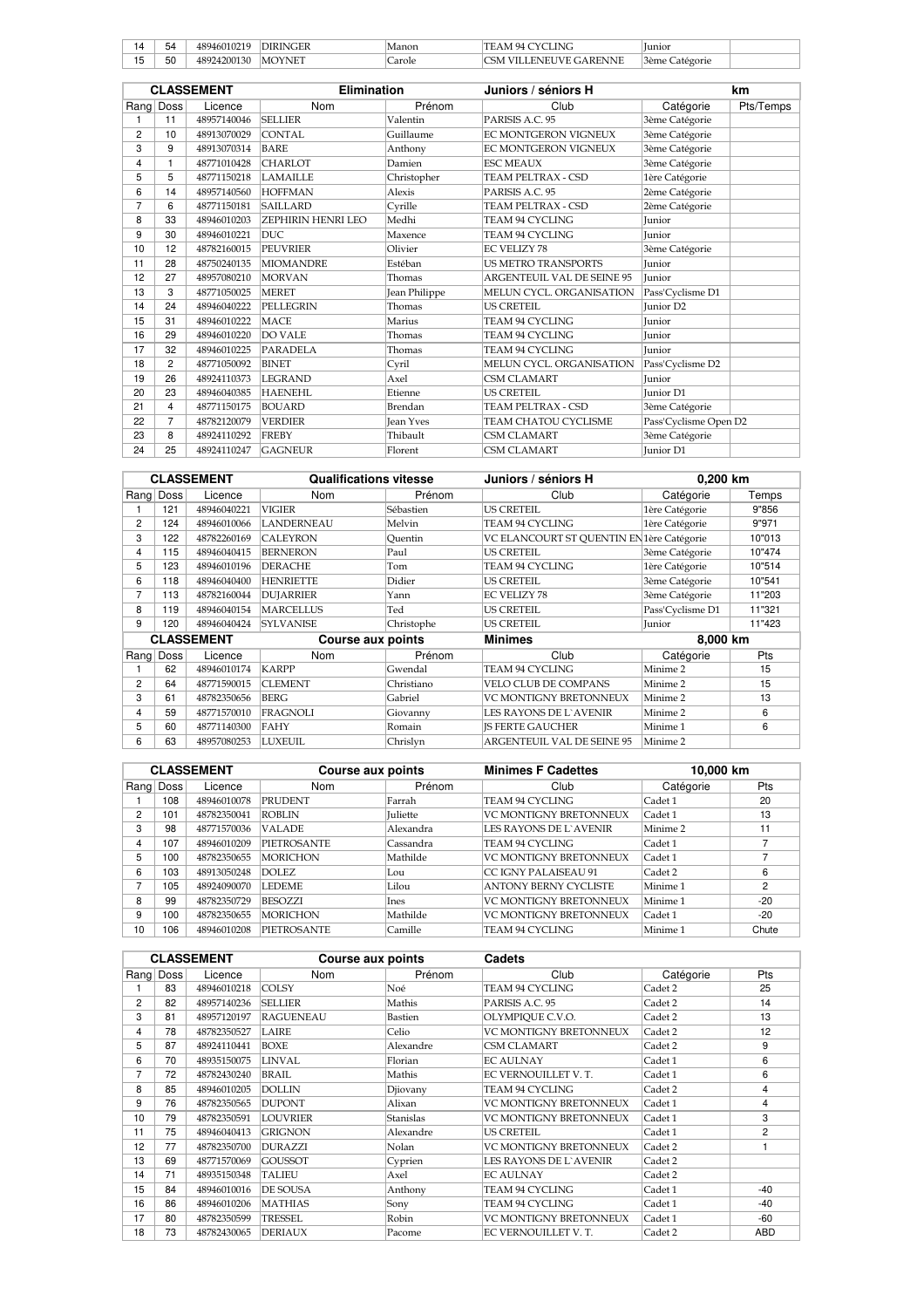|    |           | <b>CLASSEMENT</b> |                   | Dames Jun / Sen<br>Course aux points |                               |                |           |
|----|-----------|-------------------|-------------------|--------------------------------------|-------------------------------|----------------|-----------|
|    | Rang Doss | Licence           | Nom               | Prénom                               | Club                          | Catégorie      | Pts/Temps |
|    | 48        | 48924200223       | <b>CAUCHOIS</b>   | Fanny                                | <b>CSM VILLENEUVE GARENNE</b> | Junior         |           |
| 2  | 40        | 48750310009       | <b>BRUNET</b>     | Marie                                | <b>SPRINTEUR CLUB FEMININ</b> | 3ème Catégorie |           |
| 3  | 52        | 48957080183       | <b>GOERGEN</b>    | Océane                               | ARGENTEUIL VAL DE SEINE 95    | Junior         |           |
| 4  | 39        | 48750310003       | <b>BESNARD</b>    | Laëtitia                             | <b>SPRINTEUR CLUB FEMININ</b> | 3ème Catégorie |           |
| 5  | 53        | 48924010349       | <b>CLOAREC</b>    | Marine                               | <b>CSM PUTEAUX</b>            | 3ème Catégorie |           |
| 6  | 57        | 48935050611       | <b>DA CRUZ</b>    | Laura                                | <b>CM AUBERVILLIERS</b>       | 2ème Catégorie |           |
| 7  | 42        | 48750310011       | <b>DAYDE</b>      | Léa                                  | <b>SPRINTEUR CLUB FEMININ</b> | 3ème Catégorie |           |
| 8  | 43        | 48750310010       | <b>GIOLDA</b>     | Amandine                             | <b>SPRINTEUR CLUB FEMININ</b> | Junior         |           |
| 9  | 49        | 48924200209       | <b>EL GHOUATE</b> | Basma                                | <b>CSM VILLENEUVE GARENNE</b> | Junior         |           |
| 10 | 51        | 48924200218       | <b>SILANDE</b>    | Laura                                | <b>CSM VILLENEUVE GARENNE</b> | 3ème Catégorie |           |
| 11 | 45        | 48750310004       | <b>LACLARE</b>    | Amandine                             | <b>SPRINTEUR CLUB FEMININ</b> | <b>Iunior</b>  |           |
| 12 | 41        | 48750310009       | <b>BRUNET</b>     | Marie                                | <b>SPRINTEUR CLUB FEMININ</b> | 3ème Catégorie |           |
| 13 | 47        | 48957120245       | <b>SILVA</b>      | Morgane                              | OLYMPIOUE C.V.O.              | Junior         |           |
| 14 | 50        | 48924200130       | <b>MOYNET</b>     | Carole                               | <b>CSM VILLENEUVE GARENNE</b> | 3ème Catégorie |           |
| 15 | 54        | 48946010219       | <b>DIRINGER</b>   | Manon                                | TEAM 94 CYCLING               | Junior         |           |

|                |                | <b>CLASSEMENT</b> | Course aux points  |                  | Juniors / séniors H               |                       |                |
|----------------|----------------|-------------------|--------------------|------------------|-----------------------------------|-----------------------|----------------|
|                | Rang Doss      | Licence           | <b>Nom</b>         | Prénom           | Club                              | Catégorie             | Pts            |
|                | 5              | 48771150218       | <b>LAMAILLE</b>    | Christopher      | TEAM PELTRAX - CSD                | 1ère Catégorie        | 41             |
| $\overline{c}$ | 11             | 48957140046       | <b>SELLIER</b>     | Valentin         | PARISIS A.C. 95                   | 3ème Catégorie        | 40             |
| 3              | 6              | 48771150181       | <b>SAILLARD</b>    | Cyrille          | <b>TEAM PELTRAX - CSD</b>         | 2ème Catégorie        | 37             |
| 4              | 30             | 48946010221       | <b>DUC</b>         | Maxence          | <b>TEAM 94 CYCLING</b>            | <b>Iunior</b>         | 26             |
| 5              | 14             | 48957140560       | <b>HOFFMAN</b>     | Alexis           | PARISIS A.C. 95                   | 2ème Catégorie        | 14             |
| 6              | 9              | 48913070314       | <b>BARE</b>        | Anthony          | EC MONTGERON VIGNEUX              | 3ème Catégorie        | 10             |
| $\overline{7}$ | 10             | 48913070029       | <b>CONTAL</b>      | Guillaume        | EC MONTGERON VIGNEUX              | 3ème Catégorie        | 5              |
| 8              | 8              | 48924110292       | <b>FREBY</b>       | Thibault         | <b>CSM CLAMART</b>                | 3ème Catégorie        | $\overline{2}$ |
| 9              | 28             | 48750240135       | <b>MIOMANDRE</b>   | Estéban          | <b>US METRO TRANSPORTS</b>        | Junior                |                |
| 10             | 12             | 48782160015       | <b>PEUVRIER</b>    | Olivier          | <b>EC VELIZY 78</b>               | 3ème Catégorie        |                |
| 11             | 32             | 48946010225       | <b>PARADELA</b>    | Thomas           | <b>TEAM 94 CYCLING</b>            | Junior                |                |
| 12             | 31             | 48946010222       | <b>MACE</b>        | Marius           | TEAM 94 CYCLING                   | Junior                |                |
| 13             | 27             | 48957080210       | <b>MORVAN</b>      | Thomas           | <b>ARGENTEUIL VAL DE SEINE 95</b> | Junior                |                |
| 14             | $\overline{7}$ | 48782120079       | <b>VERDIER</b>     | <b>Jean Yves</b> | TEAM CHATOU CYCLISME              | Pass'Cyclisme Open D2 |                |
| 15             | 3              | 48771050025       | <b>MERET</b>       | Jean Philippe    | MELUN CYCL. ORGANISATION          | Pass'Cyclisme D1      |                |
| 16             |                | 48771010428       | <b>CHARLOT</b>     | Damien           | <b>ESC MEAUX</b>                  | 3ème Catégorie        |                |
| 17             | 4              | 48771150175       | <b>BOUARD</b>      | Brendan          | TEAM PELTRAX - CSD                | 3ème Catégorie        |                |
| 18             | 33             | 48946010203       | ZEPHIRIN HENRI LEO | Medhi            | <b>TEAM 94 CYCLING</b>            | Junior                | <b>DNF</b>     |
| 19             | 25             | 48924110247       | <b>GAGNEUR</b>     | Florent          | <b>CSM CLAMART</b>                | <b>Iunior</b> D1      | <b>DNF</b>     |
| 20             | 23             | 48946040385       | <b>HAENEHL</b>     | Etienne          | <b>US CRETEIL</b>                 | <b>Iunior</b> D1      | <b>DNF</b>     |
| 21             | 24             | 48946040222       | <b>PELLEGRIN</b>   | Thomas           | <b>US CRETEIL</b>                 | Junior D <sub>2</sub> | <b>DNF</b>     |
| 22             | 29             | 48946010220       | <b>DO VALE</b>     | Thomas           | <b>TEAM 94 CYCLING</b>            | <b>Iunior</b>         | <b>CHUTE</b>   |

| <b>CLASSEMENT</b> |           | Omnium      |                 | <b>Minimes</b> |                               |           |     |
|-------------------|-----------|-------------|-----------------|----------------|-------------------------------|-----------|-----|
|                   | Rang Doss | Licence     | Nom             | Prénom         | Club                          | Catégorie | Pts |
|                   | 62        | 48946010174 | KARPP           | Gwendal        | TEAM 94 CYCLING               | Minime 2  | 133 |
| ◠                 | 64        | 48771590015 | <b>CLEMENT</b>  | Christiano     | VELO CLUB DE COMPANS          | Minime 2  | 131 |
| ິ                 | 60        | 48771140300 | FAHY            | Romain         | <b>IS FERTE GAUCHER</b>       | Minime 1  | 112 |
|                   | 61        | 48782350656 | <b>BERG</b>     | Gabriel        | VC MONTIGNY BRETONNEUX        | Minime 2  | 111 |
|                   | 63        | 48957080253 | LUXEUIL         | Chrislyn       | ARGENTEUIL VAL DE SEINE 95    | Minime 2  | 102 |
|                   | 59        | 48771570010 | <b>FRAGNOLI</b> | Giovanny       | <b>LES RAYONS DE L`AVENIR</b> | Minime 2  | 96  |

|    | <b>CLASSEMENT</b> |             |                    | Omnium<br><b>Minimes F Cadettes</b> |                               |            |            |
|----|-------------------|-------------|--------------------|-------------------------------------|-------------------------------|------------|------------|
|    | Rang Doss         | Licence     | Nom                | Prénom                              | Club                          | Catégorie  | <b>Pts</b> |
|    | 108               | 48946010078 | <b>PRUDENT</b>     | Farrah                              | TEAM 94 CYCLING               | Cadet 1    | 140        |
| 2  | 101               | 48782350041 | <b>ROBLIN</b>      | <b>Iuliette</b>                     | <b>VC MONTIGNY BRETONNEUX</b> | Cadet 1    | 119        |
| 3  | 103               | 48913050248 | DOLEZ.             | Lou                                 | <b>CC IGNY PALAISEAU 91</b>   | Cadet 2    | 112        |
| 4  | 98                | 48771570036 | <b>VALADE</b>      | Alexandra                           | LES RAYONS DE L`AVENIR        | Minime 2   | 109        |
| 5  | 105               | 48924090070 | <b>LEDEME</b>      | Lilou                               | ANTONY BERNY CYCLISTE         | Minime 1   | 94         |
| 6  | 107               | 48946010209 | <b>PIETROSANTE</b> | Cassandra                           | TEAM 94 CYCLING               | $C$ adet 1 | 87         |
| ⇁  | 100               | 48782350655 | <b>MORICHON</b>    | Mathilde                            | VC MONTIGNY BRETONNEUX        | Cadet 1    | 79         |
| 8  | 106               | 48946010208 | <b>PIETROSANTE</b> | Camille                             | TEAM 94 CYCLING               | Minime 1   | 78         |
| 9  | 104               | 48924090051 | <b>LAMOTTE</b>     | Zoé                                 | <b>ANTONY BERNY CYCLISTE</b>  | Minime 2   | 66         |
| 10 | 99                | 48782350729 | BESOZZI            | Ines                                | <b>VC MONTIGNY BRETONNEUX</b> | Minime 1   | 54         |
| 11 | 102               | 48771140273 | FAHY               | Camille                             | <b>IS FERTE GAUCHER</b>       | Cadet 2    | <b>ABD</b> |

| <b>CLASSEMENT</b> |      |             | Omnium<br>Cadets |           |                               | km        |            |
|-------------------|------|-------------|------------------|-----------|-------------------------------|-----------|------------|
| Rang              | Doss | Licence     | Nom              | Prénom    | Club                          | Catégorie | Pts        |
|                   | 82   | 48957140236 | <b>SELLIER</b>   | Mathis    | PARISIS A.C. 95               | Cadet 2   | 128        |
| 2                 | 81   | 48957120197 | <b>RAGUENEAU</b> | Bastien   | OLYMPIQUE C.V.O.              | Cadet 2   | 107        |
| 3                 | 83   | 48946010218 | <b>COLSY</b>     | Noé       | TEAM 94 CYCLING               | Cadet 2   | 105        |
| 4                 | 85   | 48946010205 | <b>DOLLIN</b>    | Djiovany  | TEAM 94 CYCLING               | Cadet 2   | 104        |
| 5                 | 75   | 48946040413 | <b>GRIGNON</b>   | Alexandre | <b>US CRETEIL</b>             | Cadet 1   | 100        |
| 6                 | 78   | 48782350527 | LAIRE            | Celio     | <b>VC MONTIGNY BRETONNEUX</b> | Cadet 2   | 100        |
| 7                 | 70   | 48935150075 | LINVAL           | Florian   | <b>EC AULNAY</b>              | Cadet 1   | 98         |
| 8                 | 87   | 48924110441 | BOXE             | Alexandre | <b>CSM CLAMART</b>            | Cadet 2   | 89         |
| 9                 | 69   | 48771570069 | <b>GOUSSOT</b>   | Cyprien   | <b>LES RAYONS DE L'AVENIR</b> | Cadet 2   | 82         |
| 10                | 76   | 48782350565 | <b>DUPONT</b>    | Alixan    | <b>VC MONTIGNY BRETONNEUX</b> | Cadet 1   | 78         |
| 11                | 72   | 48782430240 | <b>BRAIL</b>     | Mathis    | EC VERNOUILLET V.T.           | Cadet 1   | 78         |
| 12                | 77   | 48782350700 | <b>DURAZZI</b>   | Nolan     | <b>VC MONTIGNY BRETONNEUX</b> | Cadet 2   | 59         |
| 13                | 71   | 48935150348 | <b>TALIEU</b>    | Axel      | <b>EC AULNAY</b>              | Cadet 2   | 48         |
| 14                | 79   | 48782350591 | LOUVRIER         | Stanislas | <b>VC MONTIGNY BRETONNEUX</b> | Cadet 1   | 41         |
| 15                | 86   | 48946010206 | <b>MATHIAS</b>   | Sony      | TEAM 94 CYCLING               | Cadet 1   | <b>DNF</b> |
| 16                | 84   | 48946010016 | <b>DE SOUSA</b>  | Anthony   | TEAM 94 CYCLING               | Cadet 1   | <b>DNF</b> |
| 17                | 80   | 48782350599 | TRESSEL          | Robin     | <b>VC MONTIGNY BRETONNEUX</b> | Cadet 1   | <b>DNF</b> |